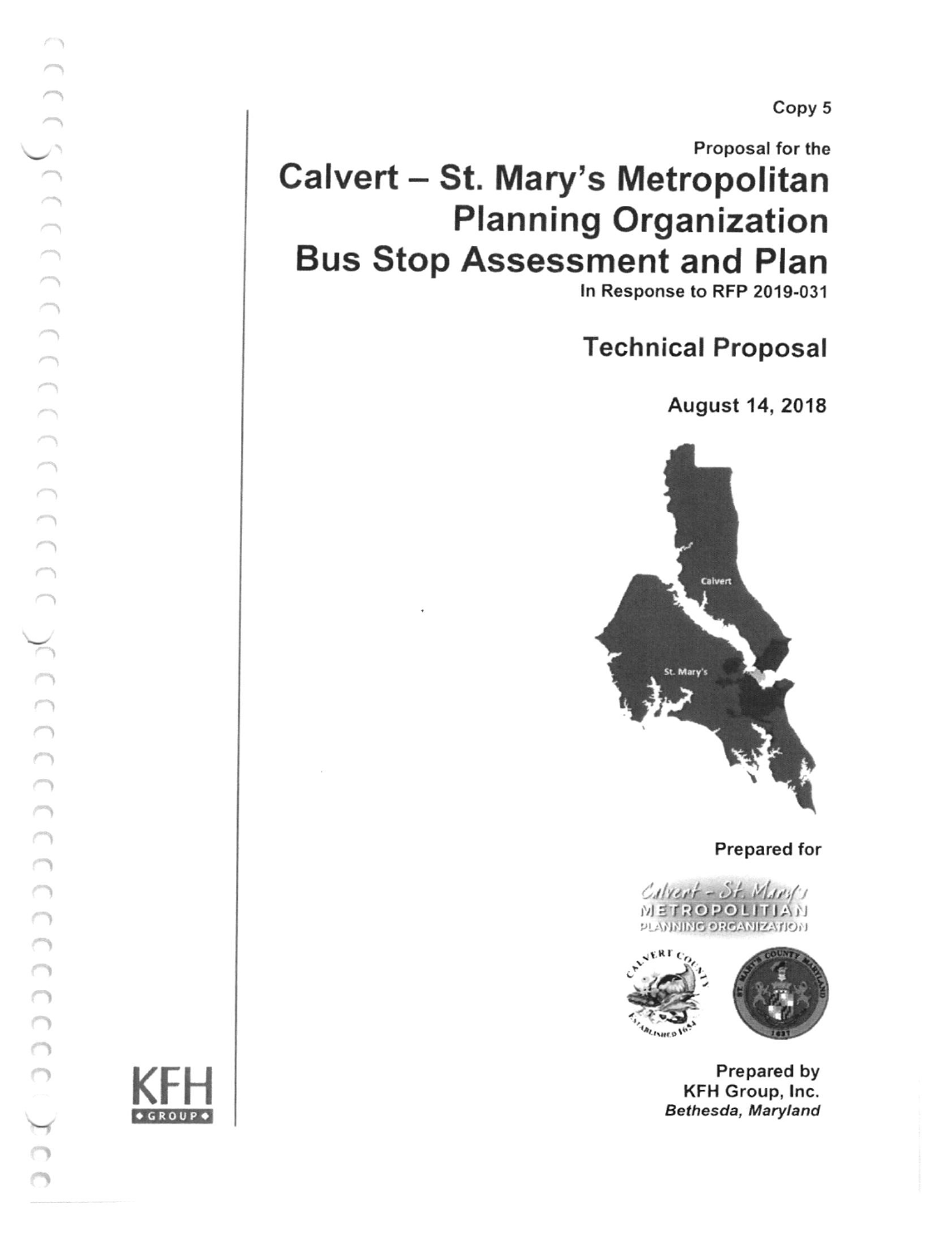# Plan of Work

## TASK 1: PROJECT MANAGEMENT

#### Subtask 1.1 - Initial Project Meeting

In this initial task, KFH Group staffwill work with the Calvert - St. Mary's MPO to arrange for an initial project meeting with stakeholders to kick off the project. This first meeting will permit the following:

- . Determination of ongoing management
- Review of schedule and scope of work and provide clarification (if necessary)
- Discussion of potential issues or concerns
- . Identification of key contacts
- Establishment of project objectives and next steps
- Review of draft data dictionary including data elements to be surveyed

#### Subtask 1.2 - Obtain GIS and Bus Stop Data

As part of our initial on-site visit, KFH Group will coordinate with Calvert and St. Mary's Counties to collect pertinent bus stop and pathway data. KFH Group has previously completed Transit Development Plans for Calvert and St. Mary's Counties where bus stop/flag stop locations were mapped and sample ridership data was collected. KFH Group will leverage this existing data as a baseline for the study; through coordination with Calvert and St. Mary's Counties these datasets will be easily updated.

### **TASK 2: SURVEY PREPARATION**

#### Subtask 2.1 - Develop Annotated Data Dictionary

The first step in conducting a bus stop survey and evaluation is to determine what types of information will be collected at each stop. The annotated data dictionary will provide a detailed listing of the information that will be inventoried along with a text description. Even though KFH Group has surveyed thousands of bus stops, we always like to review the typical types of data elements we collect with local transit systems. Through this process, we can make adjustments based on the needs and preferences of the systems. Generally, information collected at each stop falls into one of the following five categories: